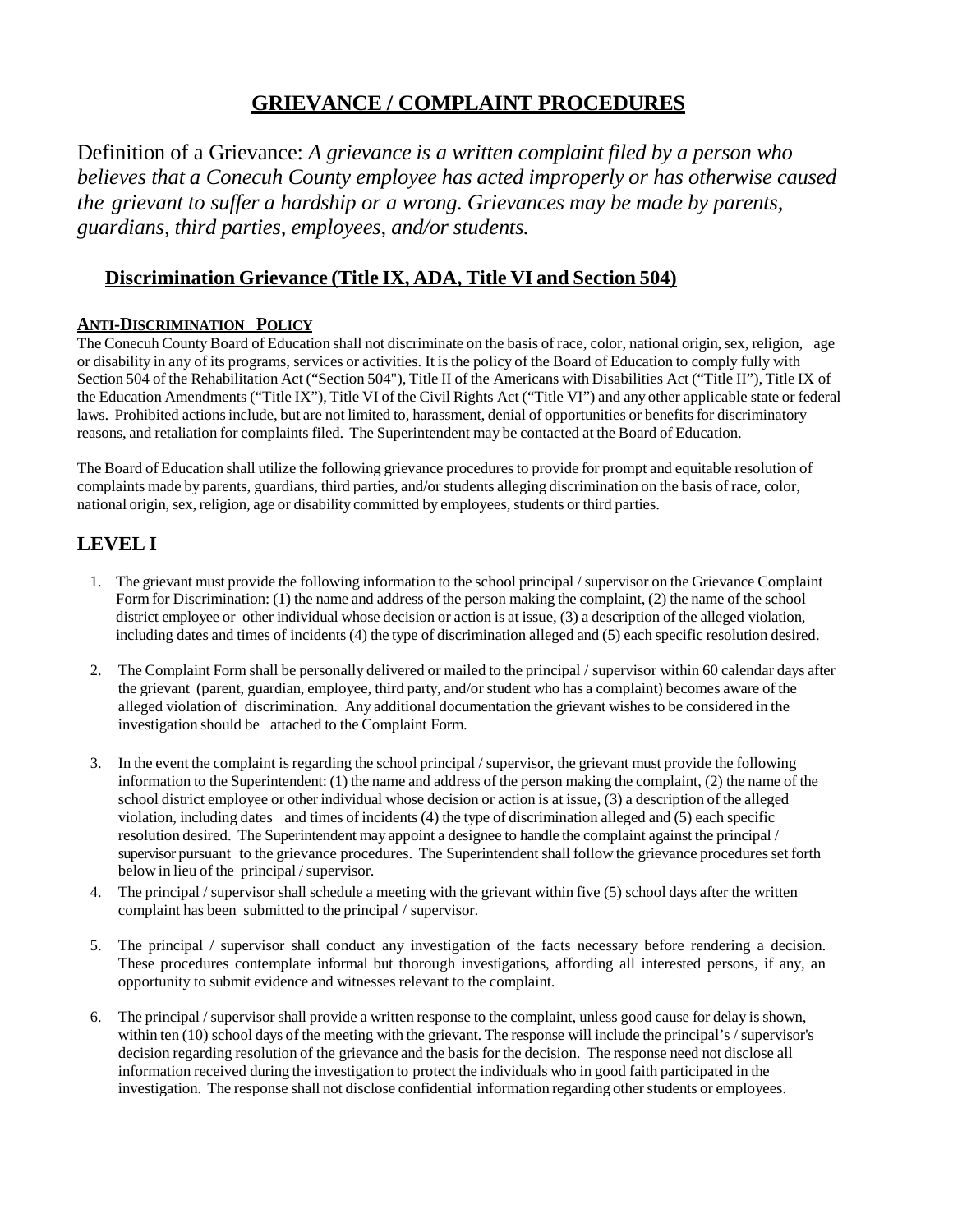## **LEVELII**

- 7. If the grievant is dissatisfied with the principal's / supervisor's decision, the grievant may appeal the decision to the Superintendent /designee. The appeal must be made in writing, personally delivered or mailed to the Superintendent / designee within five (5) school days of the grievant receiving the principal's / supervisor's decision. If the grievance wasregarding the school principal / supervisor, and originally made with the Superintendent's designee, proceed directly to Step 10 of the procedures. If the grievance was regarding the school principal / supervisor, and originally made with the superintendent, proceed to step 9.
- 8. The Superintendent / designee shall review the written documents and may schedule and hold a conference with the grievant, principal, supervisor or other individualsthe Superintendent /designee determines appropriate.
- 9. The Superintendent shall issue to the grievant, unless good cause for delay is shown, within fifteen (15) school days after the grievant submits the appeal, a written determination as to the appeal and its resolution. The written determination need not disclose all information received during the appeal to protect the individuals who in good faith participated in the appeal process. The written determination shall not disclose confidential information regarding other students or employees.

#### **LEVELIII**

- 10. If the grievant is dissatisfied with the Superintendent's designee's decision, the grievant may appeal the decision to the Superintendent. The appeal to the Superintendent must be made in writing, personally delivered or mailed to the Superintendent within five (5) school days of the grievant receiving the designee's decision.
- 11. The Superintendent shall review the written documents and may schedule and hold a conference with the grievant, principal, supervisor or other individualsthe Superintendent determines appropriate.
- 12. The Superintendent shall issue to the grievant, within a reasonable time after the grievant submits the appeal, a written determination asto the appeal and itsresolution. The written determination need not disclose all information received during the appeal to protect the individuals who in good faith participated in the appeal process. The written determination shall not disclose confidential information regarding other students or employees. The decision of the Superintendent is final.
- 13. In the event a person files a complaint under multiple areas or otherwise has several avenues available under the Board of Education policies and procedures, those policies and procedures may be consolidated in order to achieve a prompt an equitable resolution of the complaints, when doing so will not deprive the grievant of any rights granted under any of the separate policies and procedures. However, under no circumstancesshall the filing of a grievance complaint stay or otherwise delay other administrative proceedings.
- 14. The Board of Education will take all appropriate stepsto prevent the recurrence of any discrimination as identified in this policy and to correct discriminatory effects on the grievant and others, if appropriate.
- 15. Individualsshall not be subjected to retaliation because they filed a grievance, appeal or participated in an investigation pursuant to the grievance procedures.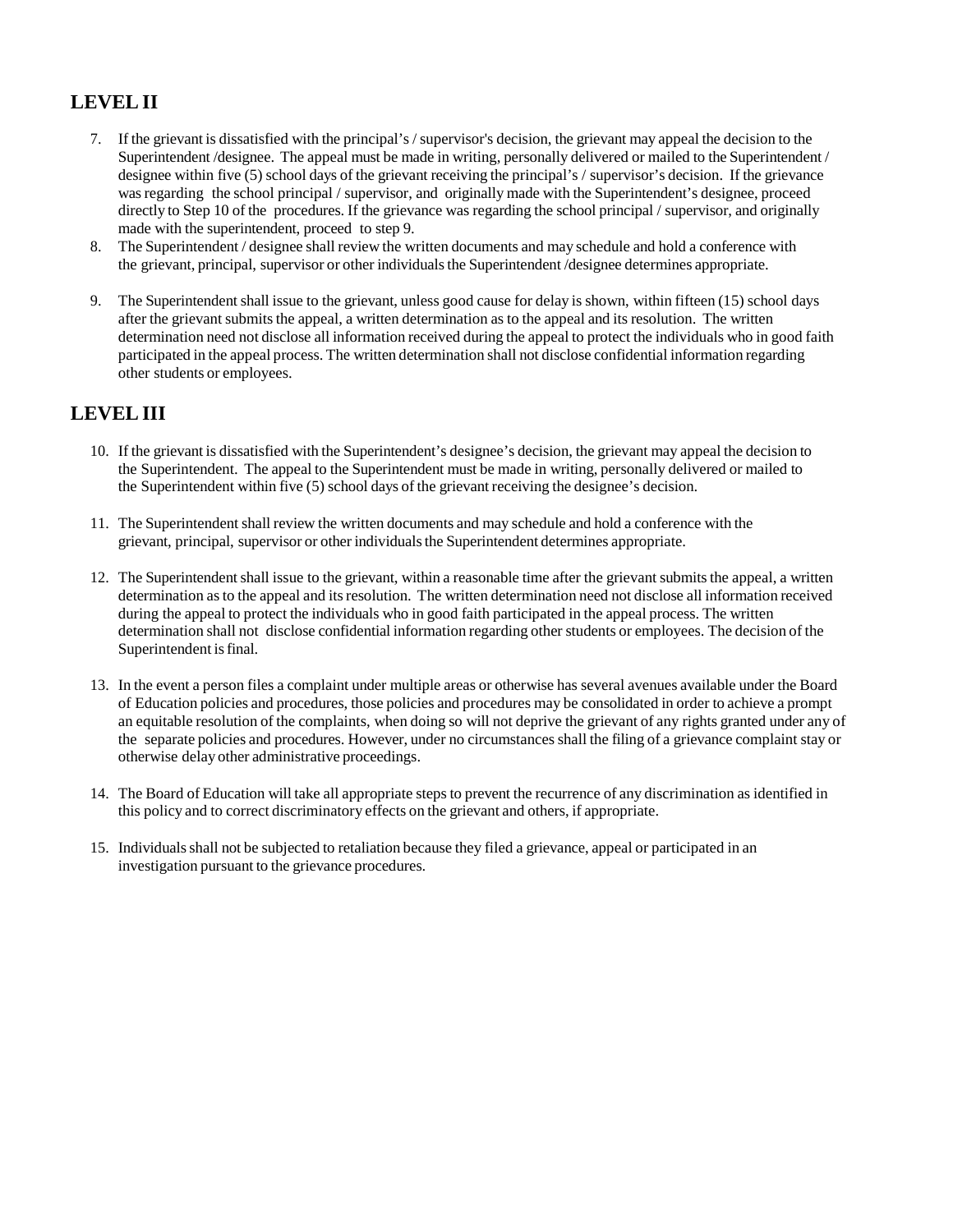

# **Grievance Complaint Form (General Administrative Procedure)**

| <b>I.</b> Name of Person Making Complaint: |        |  |
|--------------------------------------------|--------|--|
| Address:                                   | Phone: |  |

**II.** Name(s) of each school district employee or other individual (s) whose decision or action(s) is an issue:<br>Nomo:  $School/D$ 

| Name: | SCHOOL/DEPT: |
|-------|--------------|
| Name: | School/Dept: |
| Name: | School/Dept: |

**III.** Please provide a description of the alleged violation of each individual whose action is an issue, including dates, times of actions or incidents. (Please Print.) You may attach additional pages to the form.

**IV.** Please list each specific resolution desired.

| V. Please attach any additional documentation for which consideration is desired.                                 |                                                                                                                                    |
|-------------------------------------------------------------------------------------------------------------------|------------------------------------------------------------------------------------------------------------------------------------|
| VI. My other grievance(s) (if applicable) are for:                                                                |                                                                                                                                    |
| $\Box$ Gifted Procedures and Practices                                                                            | $\Box$ Form attached                                                                                                               |
| $\Box$ Discrimination                                                                                             | $\Box$ Form attached                                                                                                               |
| Based on race, color, national origin, sex religion, age or disability (Title IX, ADA, Title VI, and Section 504) |                                                                                                                                    |
| $\Box$ Complaint / Grievance                                                                                      | $\Box$ Form attached                                                                                                               |
| wrong. This may be completed by parents, guardians, third parties, and /or students                               | Based on the belief that an employee has acted improperly or has otherwise caused the grievant/complainant to suffer a hardship or |
|                                                                                                                   |                                                                                                                                    |